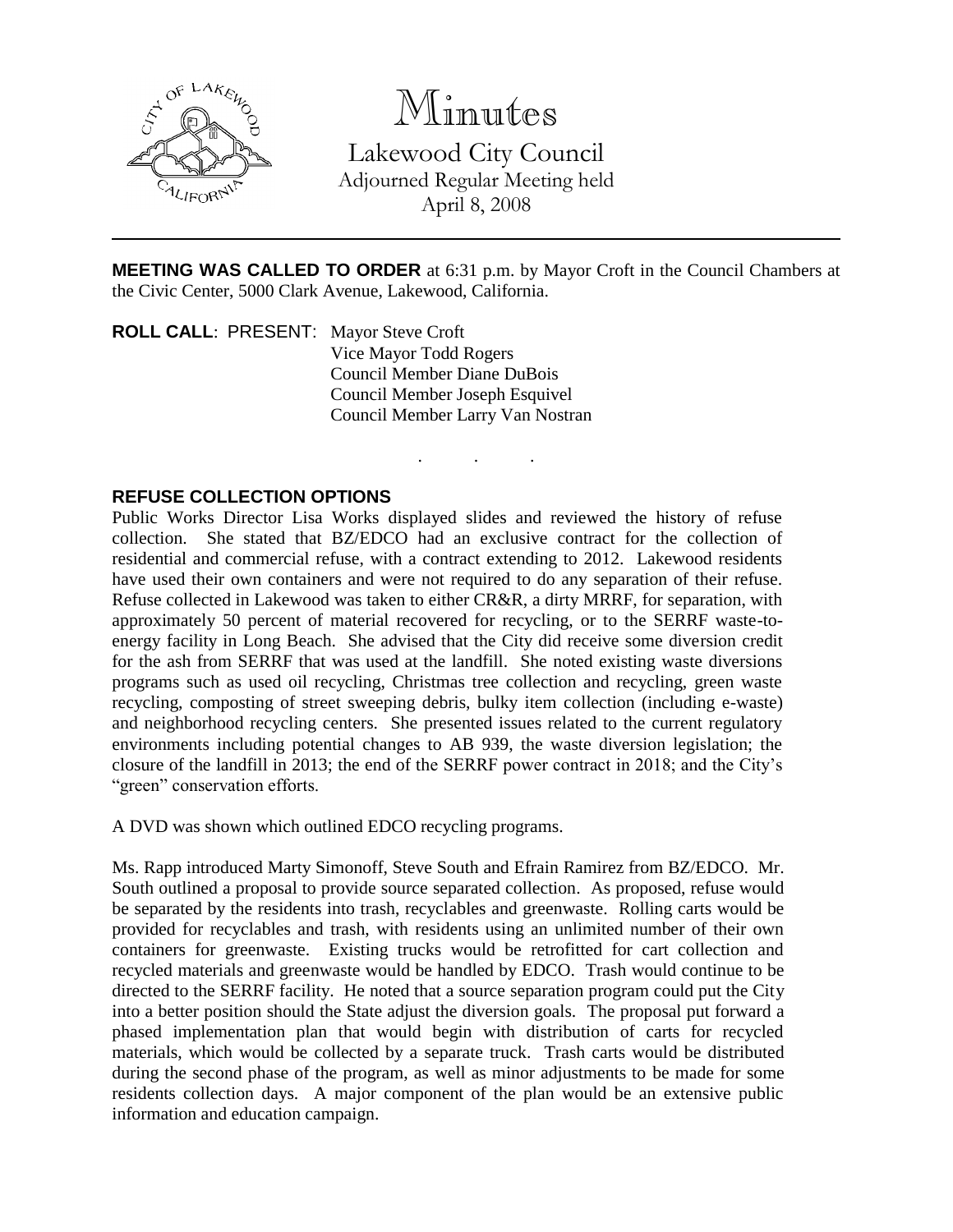City Council Minutes April 8, 2008 Page 2

#### **REFUSE COLLECTION OPTIONS** - Continued

Council Member DuBois and Vice Mayor Rogers questioned the cost of the proposed educational campaign. Mr. South responded by stating that the cost of the campaign would be paid by BZ/EDCO.

Responding to a question from Mayor Croft, Ms. Rapp stated the proposed program would eliminate the need for the services of CR&R, currently the most expensive component in the City's refuse collection and disposal program.

Council Member Van Nostran expressed concern about elderly or disabled residents finding it difficult to manage the large carts. Ms. Rapp stated that residents had the option to request smaller carts and that in limited circumstances, other assistance could be available.

Council Member DuBois inquired how such a change would impact the City's diversion credits. Michelle Leonard, SCS Engineers, stated that the proposal was only for residential at this time and that the commercial refuse would make up the difference with SERRF. Ms. Leonard also stated that removing the recyclable materials at the source would reduce the City's total amount of waste and the adjusted tonnage would make it easier to meet recycling goals.

Mr. South confirmed for Mayor Croft that statistics could be made available from the experience in other communities that would show the numbers the City could expect.

Council Member Van Nostran determined from Ms. Rapp that although commercial recycling was not a requirement at this point, it could become necessary to meet future diversion goals. Ms. Rapp also confirmed for Council Member Van Nostran that a contract extension for BZ/EDCO was part of the proposal.

Mayor Croft determined from Mr. Simonoff that some of the truck fleet would be retrofitted for cart collection, with the remainder to be used for greenwaste collection and that collection would be accomplished with three separate trucks for each route.

Responding to a question from Council Member Van Nostran, Ms. Rapp stated that staff had estimated that up to nine percent of households could experience a change of collection days and street sweeper days in order to balance the routes.

Determining from the BZ/EDCO representatives that some problems had been experienced with scavengers taking the most profitable items from recycling carts, Council Member Van Nostran inquired if there was an enforcement plan.

Vice Mayor Rogers stated that he had serious reservations about the program at this point due to the requirement for three separate trucks for household collection, the lack of any plan to deal with scavengers and the potential for recyclable scavengers triggering an increase in other property crimes.